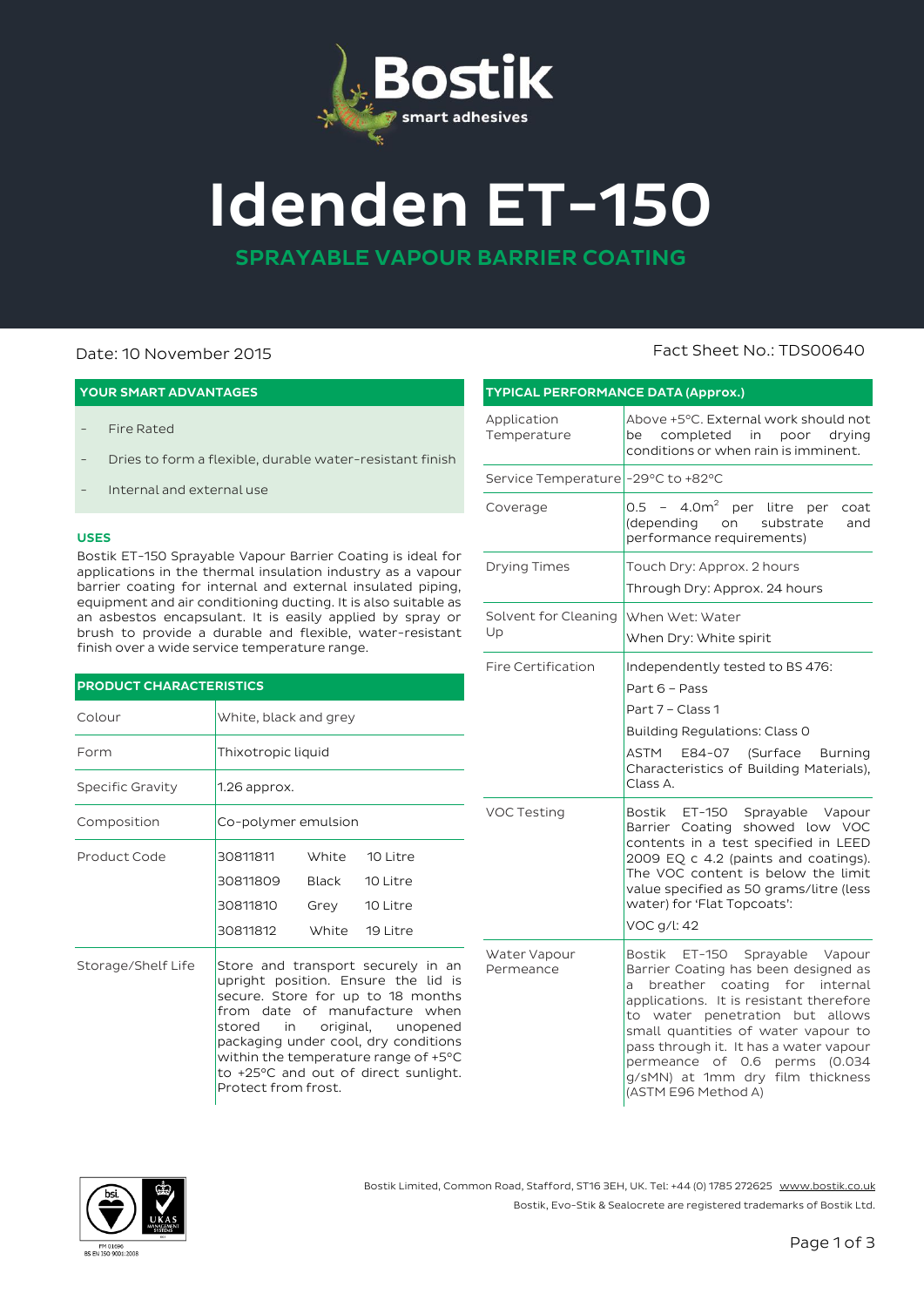#### **DIRECTIONS FOR USE**

IMPORTANT: Before using Bostik ET-150 Sprayable Vapour Barrier Coating refer to the relevant Health & Safety Data Sheet, available a[t www.bostik.co.uk.](http://www.bostik.co.uk/)

#### **PREPARATION**

1. Surfaces must be clean, dry and free from dust, oil, grease and any loose materials.

#### **COVERAGE**

2. Optimal Bostik ET-150 Sprayable Vapour Barrier Coating performance is achieved by applying this minimum coverage rate:

#### **Internal:**

3. Apply two coats, each at a rate of  $2m^2$  per litre to achieve a dry film thickness of 0.5mm.

#### **External:**

4. Apply two coats, the first at a rate of  $1m^2$  per litre and the second at a rate of  $1.5m^2$  per litre to achieve a dry film thickness of 0.8mm.

#### **Spray Instructions:**

5. Bostik ET-150 Sprayable Vapour Barrier Coating may be sprayed with a variety of airless spray systems. However, the following system has proved successful:

| <b>PUMP:</b>       | Airlessco 5100 / Graco Ultra 1095    |  |  |
|--------------------|--------------------------------------|--|--|
| <b>FLUID HOSE:</b> | 9mm diameter up to 15m hose length   |  |  |
| <b>GUN:</b>        | Airlessco 007                        |  |  |
| <b>TIPA</b>        | 0.017 - 0.021 Reverse-a-quick nozzle |  |  |

During spraying wear suitable personal protective equipment, including respiratory equipment and ensure to protect any adjacent surfaces.

#### **APPLICATION**

#### **Pipe or Duct Insulation:**

- 6. Using spray or brush, apply Bostik ET-150 Sprayable Vapour Barrier Coating to the entire surface.
- 7. Embed a reinforcement membrane such as scrim canvas or glass cloth into the wet coat taking care to smooth out all wrinkles. Overlap all seams and joints by 50mm.
- 8. Apply a second coat of Bostik ET-150 Sprayable Vapour Barrier Coating after the first is touch dry and within 24 hours.

#### **Asbestos Encapsulation:**

- 9. Only sound asbestos should be coated and surface preparation should be In line with local authority regulations.
- 10. Apply Bostik 30-17 PVA Sealer as per the instructions on the Product Data Sheet.
- 11. Using spray or brush, apply Bostik ET-150 Sprayable Vapour Barrier to the entire surface ensuring all small crevices are properly coated.
- 12. Apply a second coat of Bostik ET-150 Sprayable Vapour Barrier Coating the following day.

13. Areas subject to mechanical damage such as joints may require additional protection with a reinforcement membrane.

#### **Dryness Test:**

- 14. A dried film can be tested by gently rubbing the coating with a clean damp rag. If no colour is removed, the film has dried effectively and will exhibit good water resistance.
- 15. When used externally, adequate temporary protection/tenting should be provided as Bostik ET-150 Sprayable Vapour Barrier Coating dries. This will prevent damage from precipitation and aid good film formation and through drying.

#### **CLEANING**

- 16. Clean application equipment and remove excess uncured coating with cold water.
- 17. Cured coating can be removed using white spirit.

#### **PRECAUTIONS IN USE**

Use of a different colour of Bostik ET-150 Sprayable Vapour Barrier Coating is recommended for the second coat to ensure complete coverage is achieved.

Do not allow standing water to form on Bostik ET-150 Sprayable Vapour Barrier Coating coated surfaces by ensuring the upper surface is shaped to make a 15° slope prior to application of coating.

NOTE: Removal or encapsulation of asbestos containing material, dismantling of any confinement structure and disposal of both asbestos and contaminated materials should be done strictly within current regulations and codes of practice and only by an approved contactor.

For any application not covered please contact Technical Services on +44 (0)1785 272625 or visit www.bostik.co.uk for advice.

Recommendations and suggestions are for guidance only, since conditions of use are completely beyond our control.

For health and safety instruction, first aid measures and spillage and disposal instructions, see separate Health and Safety Data sheet for Bostik Idenden Sprayable Vapour Barrier Coating ET-150, available at www.bostik.co.uk.





Bostik Limited, Common Road, Stafford, ST16 3EH, UK. Tel: +44 (0) 1785 272625 [www.bostik.co.uk](http://www.bostik.co.uk/) Bostik, Evo-Stik & Sealocrete are registered trademarks of Bostik Ltd.